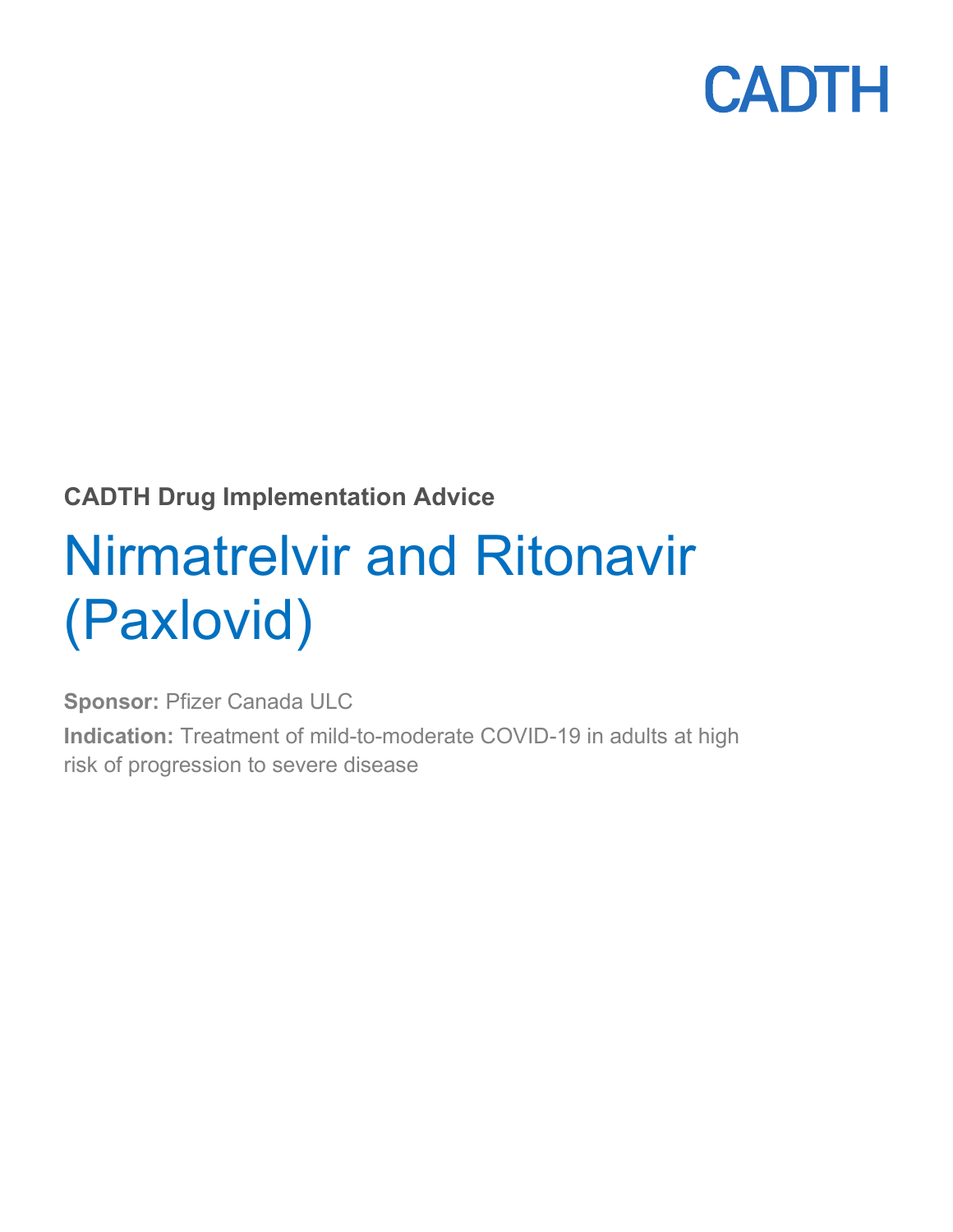### **Implementation Advice**

#### **What Is the Unmet Need for Treatment of COVID-19?**

COVID-19 is a major public health burden associated with substantial numbers of infections, deaths, and hospitalizations. Vaccination is recognized as a highly efficacious measure in protecting against severe acute respiratory syndrome coronavirus 2 (SARS-CoV-2) infection, symptomatic COVID-19 illness, and COVID-19–related hospitalization and death. However, some individuals remain unvaccinated and certain risk groups may have reduced protection, such as immunocompromised individuals. The waning effectiveness of vaccines may also lead to breakthrough infections in those who are vaccinated. The most significant risk factors for breakthrough infections that have resulted in hospitalization or death are advanced age, being immunocompromised, and medical comorbidities. The greatest risk factor for progression to severe COVID-19 is advanced age.

#### **What Is Paxlovid?**

Paxlovid (nirmatrelvir; ritonavir) is an orally administered protease inhibitor antiviral drug. The recommended dosage is 300 mg nirmatrelvir (150 mg tablet × 2) with 100 mg ritonavir (100 mg tablet) with all 3 tablets taken together orally twice daily for 5 days. Results from the manufacturer-sponsored, multicentre, phase II/III, double-blind, randomized controlled trial (EPIC-HR) demonstrated that the use of nirmatrelvir in combination with ritonavir was associated with a statistically significant reduction in the incidence of COVID-19–related hospitalization or death from any cause through day 28 compared with placebo in adult symptomatic outpatients with mild-to-moderate COVID-19 who were considered at high risk for progression to severe disease, including hospitalization or death.

#### **How Did CADTH Approach This Review?**

The aim of this CADTH review was to inform decision-making on the optimal use of nirmatrelvir and ritonavir (Paxlovid) for mild-to-moderate COVID-19 in adult patients with positive results of direct SARS-CoV-2 viral testing and who are at high risk for progression to severe COVID-19, including hospitalization or death. CADTH convened an implementation advice panel (the "panel") that spanned various disciplines and clinical settings with geographical representation across Canada. The panel captured expert advice through consensus and prioritized patient populations that were most likely to benefit from treatment in a tiered risk group approach.

#### **What Is the Implementation Advice?**

The panel suggests prioritizing adult patients with symptoms of COVID-19 with confirmed SARS-CoV-2 infection into 3 groups based on those with the highest risk of progressing to severe COVID-19 and those who will benefit most from the drug based on availability of supply [\(Table 1\)](#page-2-0).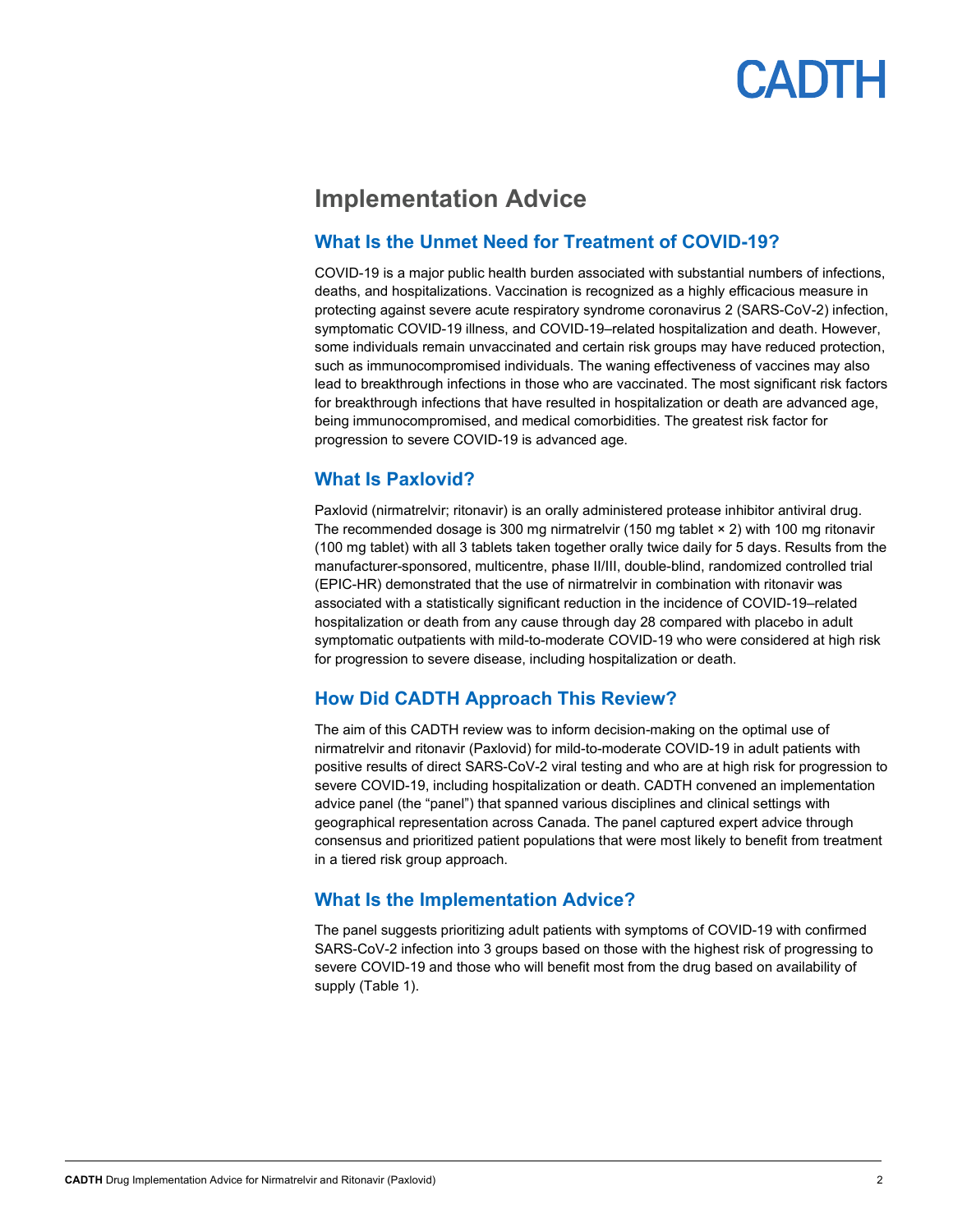

#### **What Are the Limitations of the Review?**

The review is limited to evidence available at the time of the review. Important gaps in the available evidence include the lack of efficacy data of nirmatrelvir and ritonavir for patients fully vaccinated with an additional dose against SARS-CoV-2, for the Omicron variant, and comparative data versus monoclonal antibody treatments. There is also a scarcity of safety data in a large patient population.

#### <span id="page-2-0"></span>**Table 1: Prioritization of Treating Patients With COVID-19 With Nirmatrelvir and Ritonavir (Paxlovid) Based on a Tiered Risk Group Approach**

| <b>Tier</b> | <b>Risk group</b>                                                                                                                                                      |
|-------------|------------------------------------------------------------------------------------------------------------------------------------------------------------------------|
|             | Immunocompromised <sup>a</sup> individuals not expected to mount an adequate immune response to SARS-CoV-2 infection,<br>regardless of vaccine status                  |
|             | Undervaccinated <sup>b</sup> individuals $\geq$ 80 years of age                                                                                                        |
|             | Undervaccinated individuals ≥ 60 years of age residing in rural or remote communities, residing in a long-term care<br>setting, or members of the Indigenous community |
| 2           | Undervaccinated individuals $\geq$ 70 years of age                                                                                                                     |
|             | Undervaccinated individuals $\geq 60$ years of age with $\geq 2$ comorbidities <sup>c</sup>                                                                            |
|             | Undervaccinated individuals ≥ 50 years of age residing in rural or remote communities, residing in a long-term care<br>setting, or members of the Indigenous community |
| 3           | Undervaccinated individuals $\geq 60$ years of age                                                                                                                     |
|             | Undervaccinated individuals $\geq$ 50 years of age with $\geq$ 2 comorbidities                                                                                         |

SARS-CoV-2 = severe acute respiratory syndrome coronavirus 2.

a Definition from Ontario COVID-19 Science Advisory Table (January 8, 2022): Examples of immunocompromised or immunosuppressed individuals include individuals with active treatment for solid tumour and hematologic malignancies, receipt of solid organ transplant and taking immunosuppressive therapy, receipt of chimeric antigen receptor (CAR) T-cell or hematopoietic stem cell transplant (within 2 years of transplantation or taking immunosuppression therapy), moderate or severe primary immunodeficiency (e.g., DiGeorge syndrome, Wiskott-Aldrich syndrome, common variable immunodeficiency, Good syndrome, hyper-IgE syndrome), advanced or untreated HIV infection, active treatment with high-dose corticosteroids (i.e., ≥ 20 mg prednisone or equivalent per day when administered for ≥ 2 weeks), alkylating agents, antimetabolites, transplant-related immunosuppressive drugs, cancer chemotherapeutic agents classified as severely immunosuppressive, tumour-necrosis factor blockers, and other biologic agents that are immunosuppressive or immunomodulatory.1

**b** Undervaccinated individuals are defined as those who have been treated with 0 to 2 doses of an approved 2-dose vaccine or 0 to 1 dose of an approved 1-dose vaccine for SARS-CoV-2 infection and are >6 months from their last dose of vaccine.

<sup>c</sup> Comorbidities include obesity (i.e., body mass index ≥ 30), current smoking status, chronic kidney disease, diabetes, immunosuppressive disease or immunosuppressive treatment, cardiovascular disease (including congenital heart disease) or hypertension, chronic lung disease (including chronic obstructive pulmonary disease, moderateto-severe asthma, interstitial lung disease, cystic fibrosis, and pulmonary hypertension), sickle cell disease, neurodevelopmental disorders (including cerebral palsy, Down syndrome), genetic or metabolic syndromes and severe congenital anomalies, injection drug use, problematic alcohol use, severe mental illness, and medical-related technological dependence not related to COVID-19 (including tracheostomy, gastrostomy, or positive pressure ventilation).<sup>2-6</sup>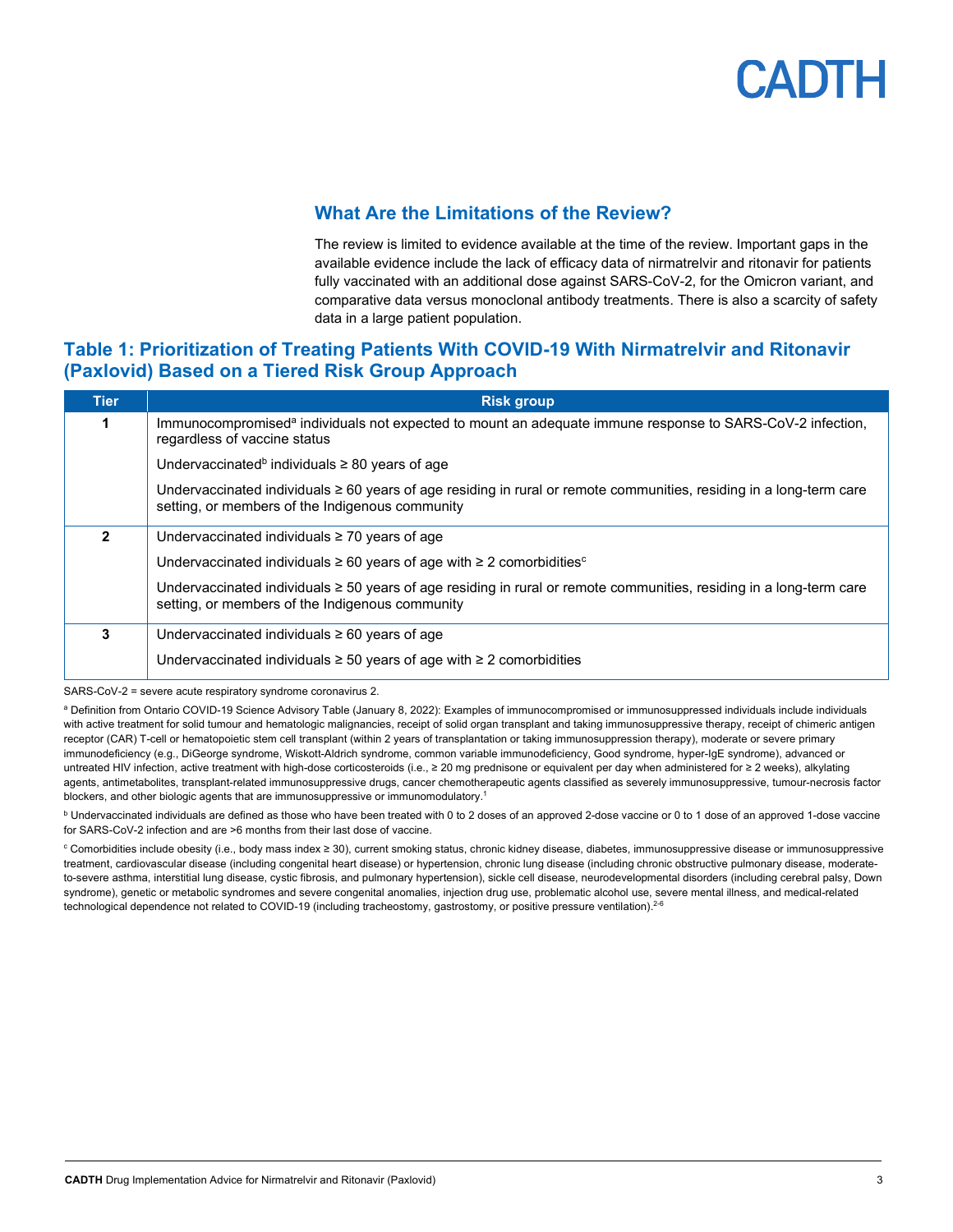### **Panel Deliberation**

The panel, comprising 8 members representing infectious diseases, emergency medicine, pediatrics, geriatrics, ethics, pharmacy, and nursing from urban and rural clinical settings across Canada, met on January 11, 2022. The aim was to inform decision-making on the optimal use of nirmatrelvir and ritonavir in patients with mild-to-moderate COVID-19. Particularly, CADTH was seeking feedback from the panel regarding the prioritization of patient populations to receive treatment in situations when supply is limited. These would include the following:

- patient populations that demonstrate the greatest unmet need for a treatment to avoid progression to severe COVID-19
- patient populations that are most likely to achieve benefit from the drug and achieve treatment goals of preventing hospitalizations and/or death
- patient populations that are less likely to benefit from the drug and not achieve treatment goals due to uncertainty in efficacy and/or safety.

Considerations for special populations, as well as considerations associated with administration and treatment course (i.e., prescribing advice), were discussed.

The clinical value of nirmatrelvir used in combination with ritonavir was deliberated in the context of the ongoing public health emergency of the COVID-19 pandemic. The advice reflects the panel's consensus based on the best available evidence for the treatment of nirmatrelvir and ritonavir and based on their clinical expertise in the diagnosis and management of COVID-19. The panel also discussed ethical considerations for the judicious use of nirmatrelvir and ritonavir, particularly in scenarios of high demand for treatment. Drug costs or a health economic analysis were not considered.

### **Place in Therapy**

#### Goals of Treatment

The panel concluded that the primary goal of treatment with oral antivirals is the reduction of hospitalizations and deaths in symptomatic patients at high risk for progression to severe COVID-19.

#### Unmet Needs

The panel members agreed that the greatest unmet needs are in immunocompromised patients, those with advanced age, undervaccinated individuals (i.e., those who have been treated with 0 to 2 doses of an approved 2-dose vaccine or 0 to 1 dose of an approved 1 dose vaccine for SARS-CoV-2 infection and are >6 months from their last dose of vaccine), and those with multiple comorbidities.

Special consideration should be given for the use of oral medications in patients who are geographically isolated and unable to access care. These include rural and remote communities with inadequate access to health care facilities for hospitalization and for treatment with sotrovimab, an intravenously administered monoclonal antibody that is indicated for the treatment of mild-to-moderate COVID-19 in adult patients who are at high risk for progression to severe COVID-19. Special consideration should also be considered for vulnerable populations that have had poor outcomes to COVID-19, such as those in long-term care and the Indigenous population. Long-term care was the only congregate care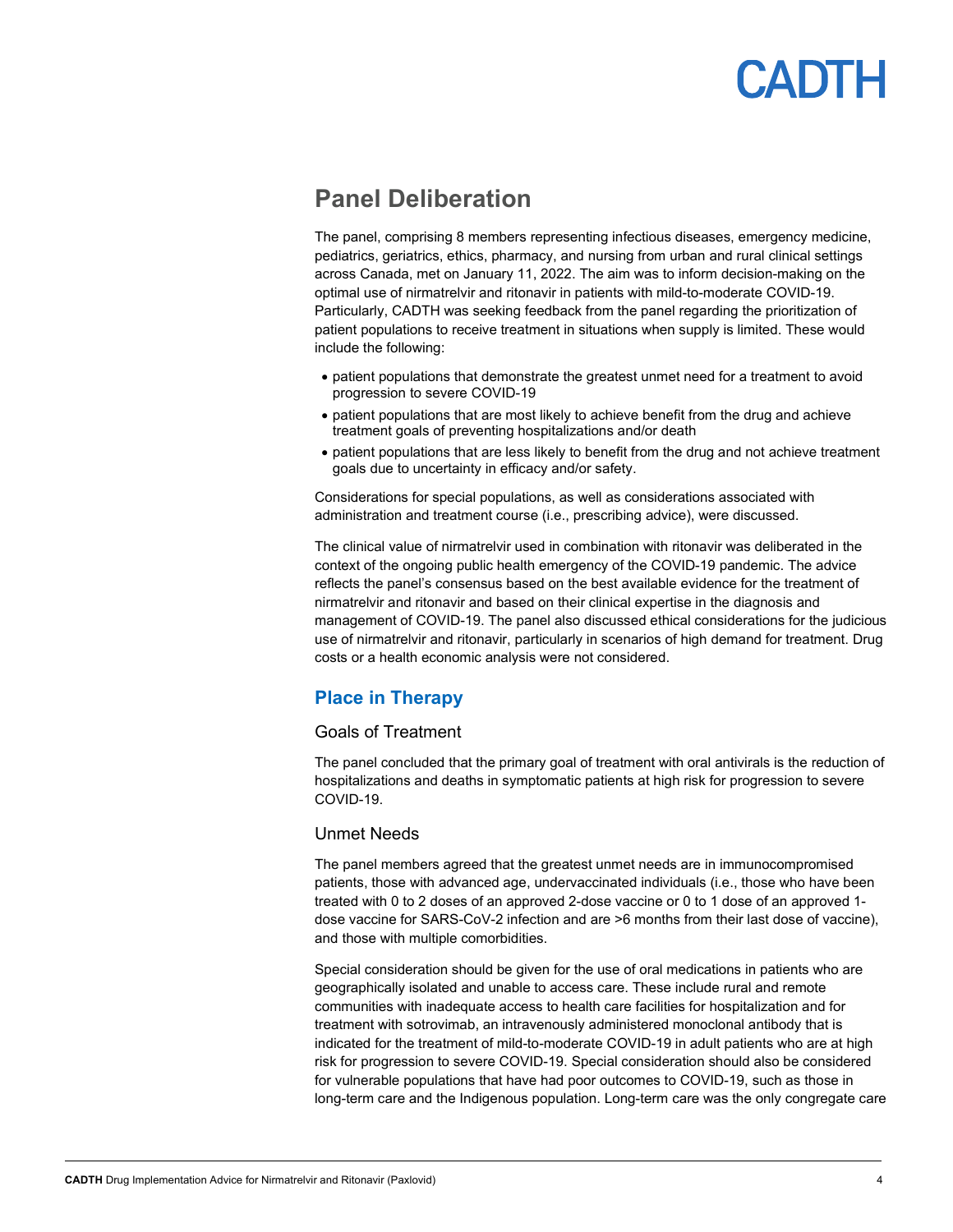setting prioritized by the panel because of the prevalence of advanced age in this population because age is a significant risk factor for hospitalization and death.

#### **Precautions**

Patients with contraindications should not be treated with nirmatrelvir and ritonavir because, according to the Health Canada product monograph, including special populations such as women who are pregnant or breastfeeding and patients with severe hepatic or renal impairment. Precautions should be taken regarding drug-drug interactions for specific drug classes (e.g., HIV protease inhibitors) and for medications metabolized by CYP3A4.

#### **Prescribing Advice**

As per the Health Canada product monograph, treatment with nirmatrelvir and ritonavir is to be initiated within 5 days of symptom onset.

The panel affirms that there is a need to confirm the SARS-CoV-2 infection through a diagnostic test; furthermore, there is consensus that the use of either a rapid antigen test, preferably supervised by a health care professional, or a polymerase chain reaction (PCR) test is acceptable.

Nirmatrelvir and ritonavir are indicated for use in an outpatient setting.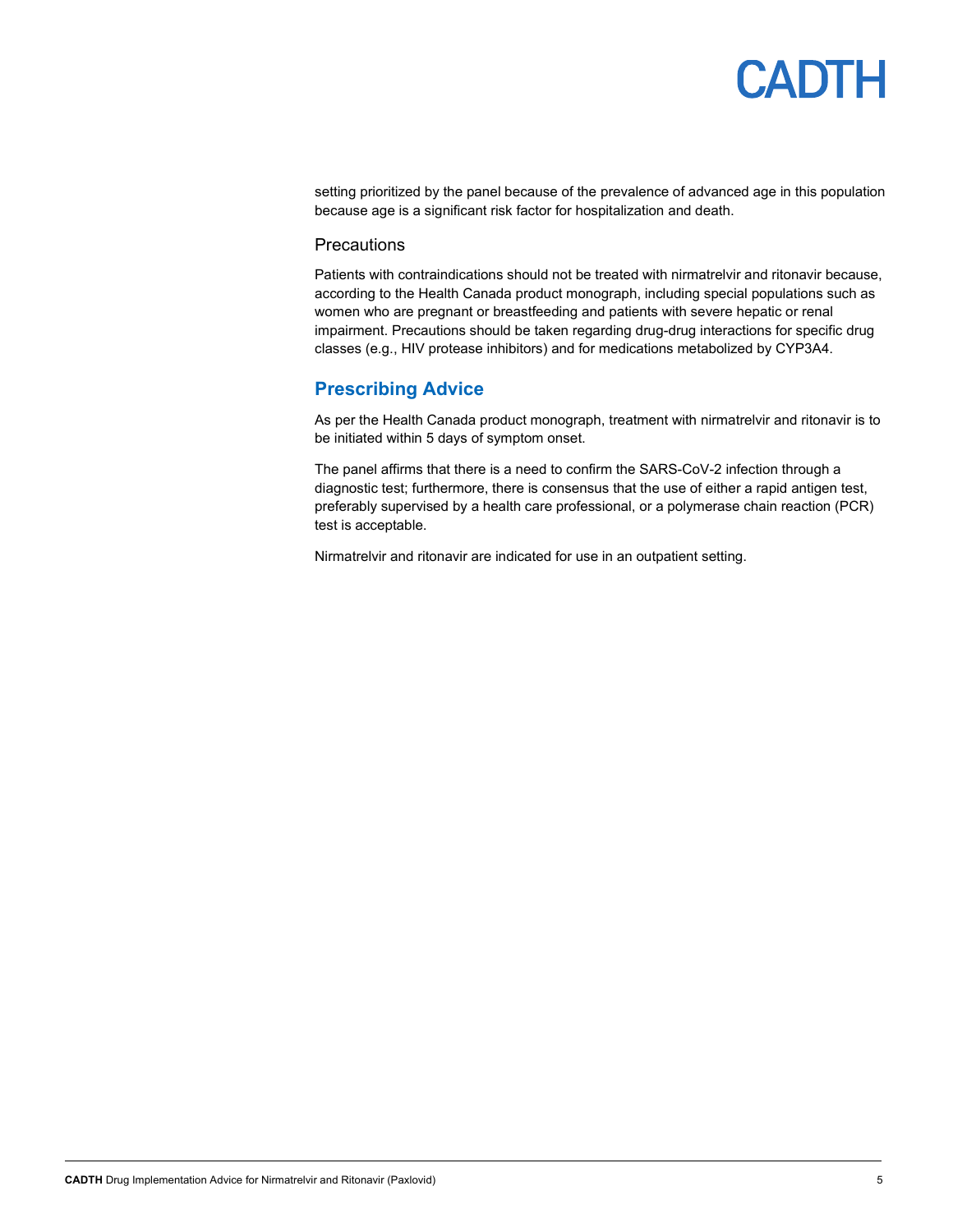### **Background**

An overview of the details for the drug under review is provided in [Table 2.](#page-5-0)

#### <span id="page-5-0"></span>**Table 2: Review Details**

| <b>Item</b>                          | <b>Description</b>                                                                                                                                                                                               |  |
|--------------------------------------|------------------------------------------------------------------------------------------------------------------------------------------------------------------------------------------------------------------|--|
| Drug product                         | Nirmatrelvir 150 mg and ritonavir 100 mg (Paxlovid); tablets, oral                                                                                                                                               |  |
| Indication                           | Treatment of mild-to-moderate COVID-19 in adults with positive results of direct SARS-CoV-2<br>viral testing, and who are at high risk for progression to severe COVID-19, including<br>hospitalization or death |  |
| <b>Health Canada approval status</b> | Authorized: NOC with Terms and Conditions                                                                                                                                                                        |  |
| <b>NOC date</b>                      | January 17, 2022                                                                                                                                                                                                 |  |
| <b>Sponsor</b>                       | Pfizer Canada ULC                                                                                                                                                                                                |  |

NOC = Notice of Compliance; SARS-CoV-2 = severe acute respiratory syndrome coronavirus 2.

#### **COVID-19**

Canada has published case report data on 2,098,779 SARS-CoV-2 infections, including 96,451 hospitalizations and 30,104 deaths, since the beginning of the COVID-19 pandemic.7 Based on the current evidence, hospitalizations and deaths appear to be directly related to age and are more common in patients with comorbidities. There was an age-dependent trend for both hospitalizations (24.3% were  $\geq$  80 years old, 19.0% were 70 to 79 years old, 17.8% were 60 to 69 years old) and deaths (61.3% were ≥ 80 years old, 21% were 70 to 79 years old, and 10.5% were 60 to 69 years old).7 During the second wave of the pandemic in Canada, the most common comorbidities in hospitalized patients were hypertension (27.6%), diabetes (15.9%), asthma (7.0%), coronary artery disease (6.0%), chronic lung disease (5.2%), congestive heart failure (3.5%), active cancer (3.2%), and obesity (1.9%).<sup>8</sup>

Throughout the pandemic, various domestic and international groups have examined risk factors for hospitalization and death related to COVID-19. Risk factors for hospitalizations included age and comorbidities (including asthma, cancer, chronic kidney disease, diabetes, hypertension, immunosuppression, intellectual and developmental disability, injection drug use, alcohol use, and schizophrenia and psychotic disorders) as shown in [Figure 1.](#page-6-0) <sup>4</sup> A Canadian study found that significant predictors for mortality included solid organ transplant (hazard ratio  $[HR] = 3.06$ ; 95% confidence interval  $[CI]$ , 2.03 to 4.63), dementia (HR = 1.46; 95% CI, 1.35 to 1.58), chronic kidney disease (HR = 1.45; 95% CI, 1.34 to 1.57), severe mental illness (HR =  $1.42$ ; 95% CI,  $1.12$  to  $1.80$ ), cardiovascular disease (HR =  $1.22$ ; 95% CI, 1.15 to 1.30), diabetes (HR = 1.19; 95% CI, 1.12 to 1.26), chronic obstructive pulmonary disease (HR = 1.19; 95% CI, 1.12 to 1.26), cancer (HR = 1.17; 95% CI, 1.09 to 1.27), and hypertension (HR = 1.16; 95% CI, 1.07 to 1.26).<sup>6</sup> A US study found the strongest risk factors for death were obesity (adjusted risk ratio [aRR] = 1.30; 95% CI, 1.27 to 1.33), anxiety and fear-related disorders (aRR = 1.28; 95% CI, 1.25 to 1.31), and diabetes with complications (aRR = 1.26; 95% CI, 1.24 to 1.28), as well as the total number of conditions, with aRRs of death ranging from 1.53 (95% CI, 1.41 to 1.67) for patients with 1 condition to 2.55 (95% CI, 2.32 to 2.80) for patients with 2 to 5 conditions (compared with patients who had no conditions).5 Certain populations may also be at increased risk of worse outcomes, including those in long-term care settings<sup>9</sup> and Indigenous populations.<sup>10</sup>

More than 31 million Canadians have had at least 1 dose of vaccine.11 Despite this, there have been more than 140,000 patients diagnosed with a breakthrough infection while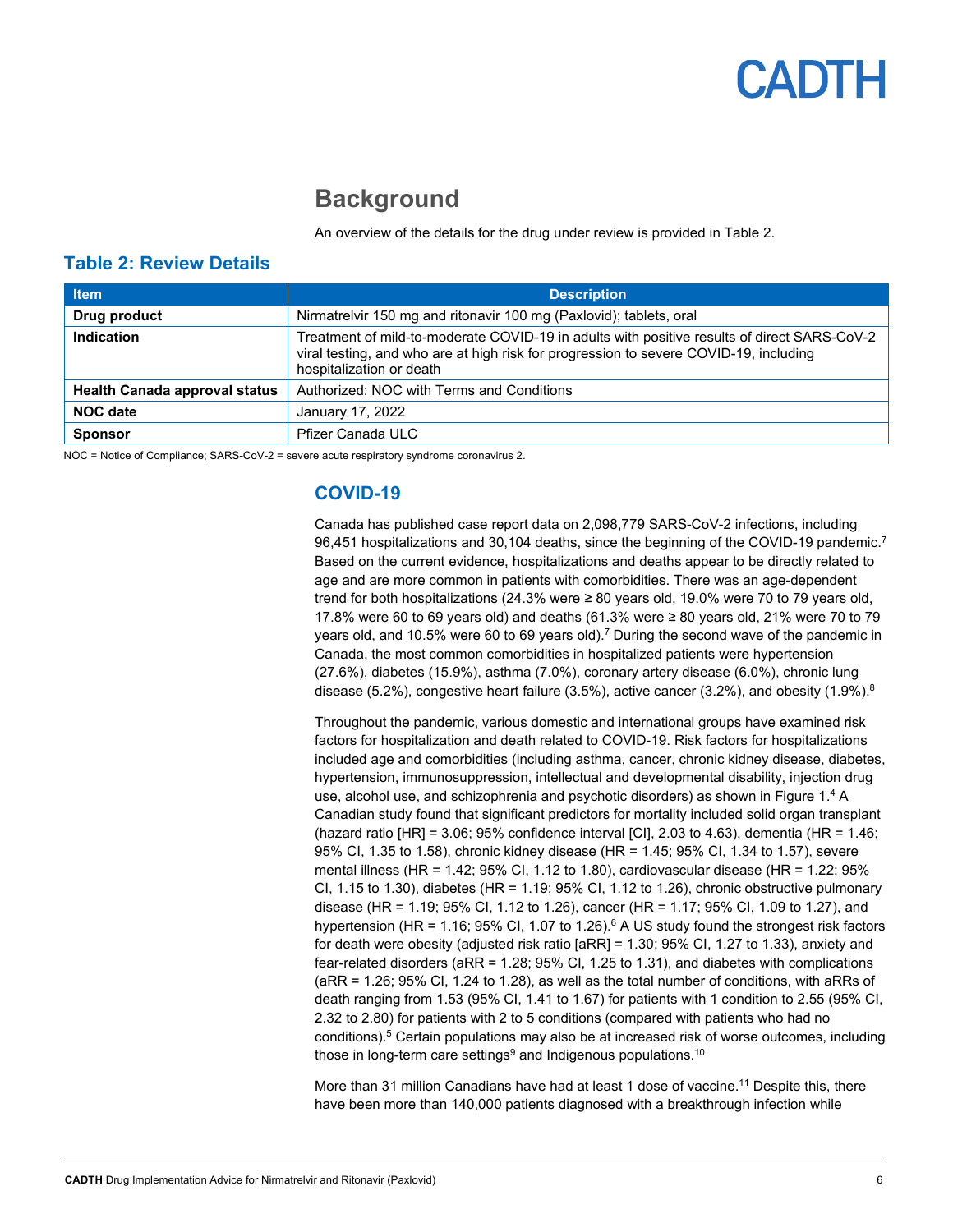# **PADTH**

partially or fully vaccinated (from patients with case-level–reported vaccination status between December 2020 to December 2021).<sup>7</sup> Despite the existence of breakthrough infections, hospitalizations and deaths have been mostly attributed to unvaccinated patients (40,287 [80.1%] and 7,917 [76.0%], respectively) between December 14, 2020 and December 4, 2021.<sup>7</sup> The literature suggests that most breakthrough infections that result in hospitalization or death occurred in patients with advanced age, being immunocompromised, and/or with medical comorbidities (e.g., diabetes, hypertension).<sup>12,13</sup>

As of December 19, 2021, the 2 main SARS-CoV-2 variants of concern in Canada with active cases were Delta (28%) and Omicron (72%), with the Omicron variant as the currently dominant variant.7 In Ontario, a matched cohort analysis comparing Delta with Omicron variants found that although the Omicron variant was more transmissible, it was associated with 54% lower risk of hospitalization or death compared to the Delta variant.<sup>14</sup> The Omicron variant is believed to have spread in the UK before its emergence in Canada<sup>15</sup>; therefore, monitoring epidemiology data from there may be helpful to understand its impact domestically. In England, there have been 649,834 confirmed, probable, or possible cases of infection with the Omicron variant as of December 29, 2021, and 851 hospitalizations (median age = 45.5 years) and 57 deaths (age range = 41 to 99 years) associated with it.<sup>16</sup>

On December 3, 2021, Public Services and Procurement Canad[a announced](https://www.canada.ca/en/public-services-procurement/news/2021/12/government-of-canada-signs-agreements-for-covid-19-oral-antiviral-treatments.html) signed agreements for access to a novel protease inhibitor antiviral treatment (1 million courses of nirmatrelvir and ritonavir).17 In preparation of the regulatory approval, CADTH developed interim procedures to review therapeutics related to drugs for COVID-19 to help identify patient populations that may gain the most benefit from these treatments.<sup>18</sup>



### <span id="page-6-0"></span>**Figure 1: Risk Factors for Hospitalization With COVID-19**

Source: Velásquez et al. (2021). Copyright 2021 MDPI. Reprinted in accordance with CC BY 4.0.4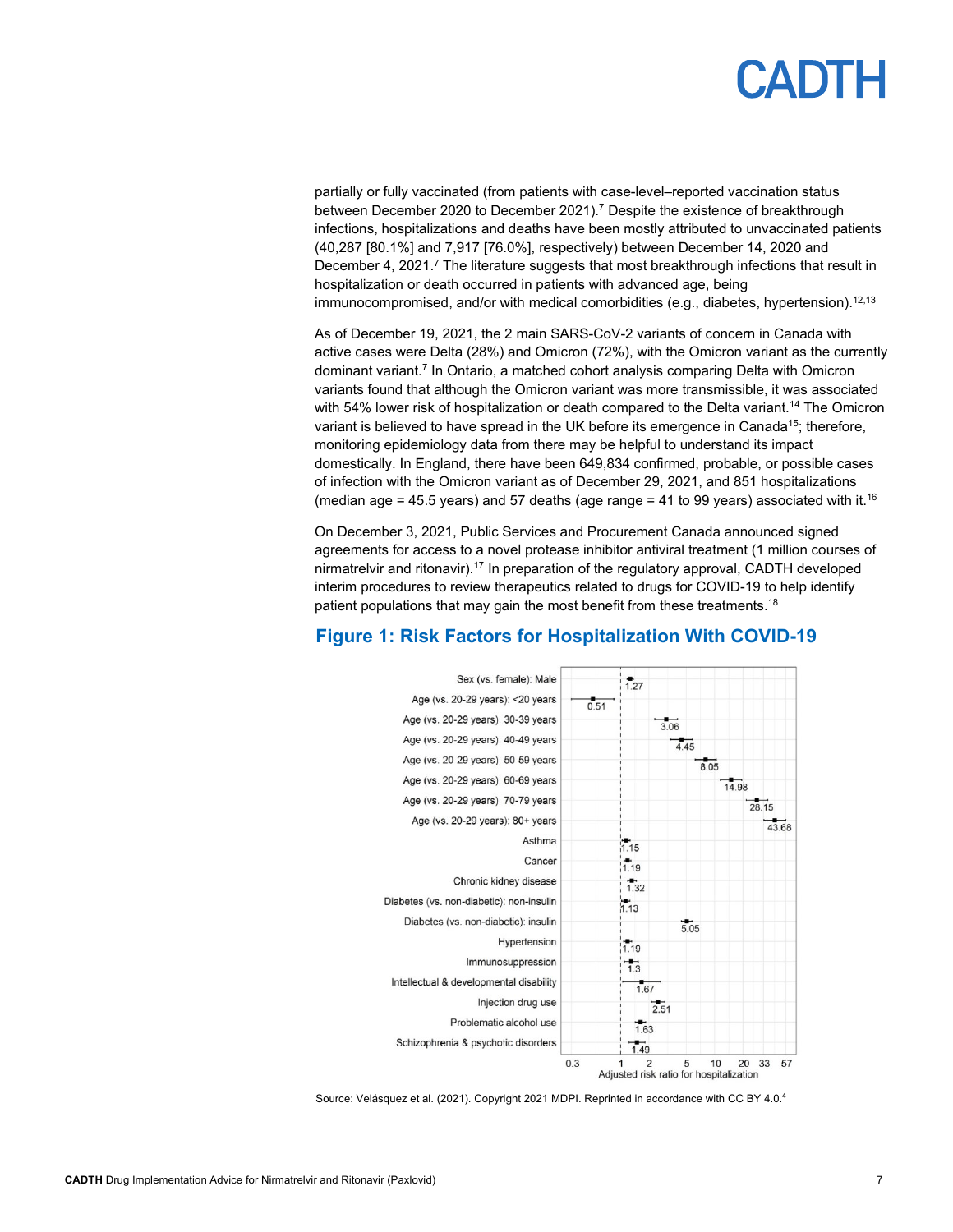

#### **Nirmatrelvir and Ritonavir (Paxlovid)**

Nirmatrelvir is an orally administered medication for the treatment of COVID-19. It is a peptidomimetic inhibitor of SARS-CoV-2 3C-like (3CL) protease. The use of nirmatrelvir renders the virus incapable of processing polyprotein precursors, thus preventing viral replication. <sup>3</sup> Nirmatrelvir is administered in combination with ritonavir, which is not active against SARS-CoV-2. The role of ritonavir is to inhibit the CYP3A-mediated metabolism of nirmatrelvir, resulting in increased plasma concentrations of nirmatrelvir. 3

The approved indication for nirmatrelvir in combination with ritonavir is for the treatment of mild-to-moderate COVID-19 in adults with positive results of direct SARS-CoV-2 viral testing and who are at high risk for progression to severe COVID-19, including hospitalization or death. The recommended dosage is 300 mg nirmatrelvir (150 mg tablets × 2) with 100 mg ritonavir (100 mg tablet) with all 3 tablets taken together orally twice daily for 5 days.

The Health Canada product monograph states that the following medical conditions or other factors place patients at high risk for progression to severe COVID-19: older age (i.e., 60 years of age and older), obesity or being overweight (i.e., body mass index  $>$  25 kg/m<sup>2</sup>), current smoker, chronic kidney disease, diabetes, immunosuppressive disease or immunosuppressive treatment, cardiovascular disease (including congenital heart disease) or hypertension, chronic lung disease (i.e., chronic obstructive pulmonary disease, asthma [moderate to severe], interstitial lung disease, cystic fibrosis, and pulmonary hypertension), sickle cell disease, neurodevelopmental disorders (i.e., cerebral palsy, Down syndrome) or other conditions that confer medical complexity (i.e., genetic or metabolic syndromes and severe congenital anomalies), active cancer, and medical-related technological dependence not related to COVID-19 (i.e., tracheostomy, gastrostomy, or positive pressure ventilation). The product monograph states that other medical conditions or factors (i.e., race or ethnicity) may also place individual patients at high risk for progression to severe COVID-19; however, no further description of these characteristics is reported in the product monograph.<sup>3</sup>

Nirmatrelvir in combination with ritonavir has been authorized for emergency use in the US for mild-to-moderate COVID-19 in adults at high risk for progression to severe disease<sup>19</sup>. The combination of nirmatrelvir and ritonavir has not yet been authorized for use by the European Medicines Agency (EMA), although the agency, under Article 5(3), did endorse use before a formal authorization is issued. 20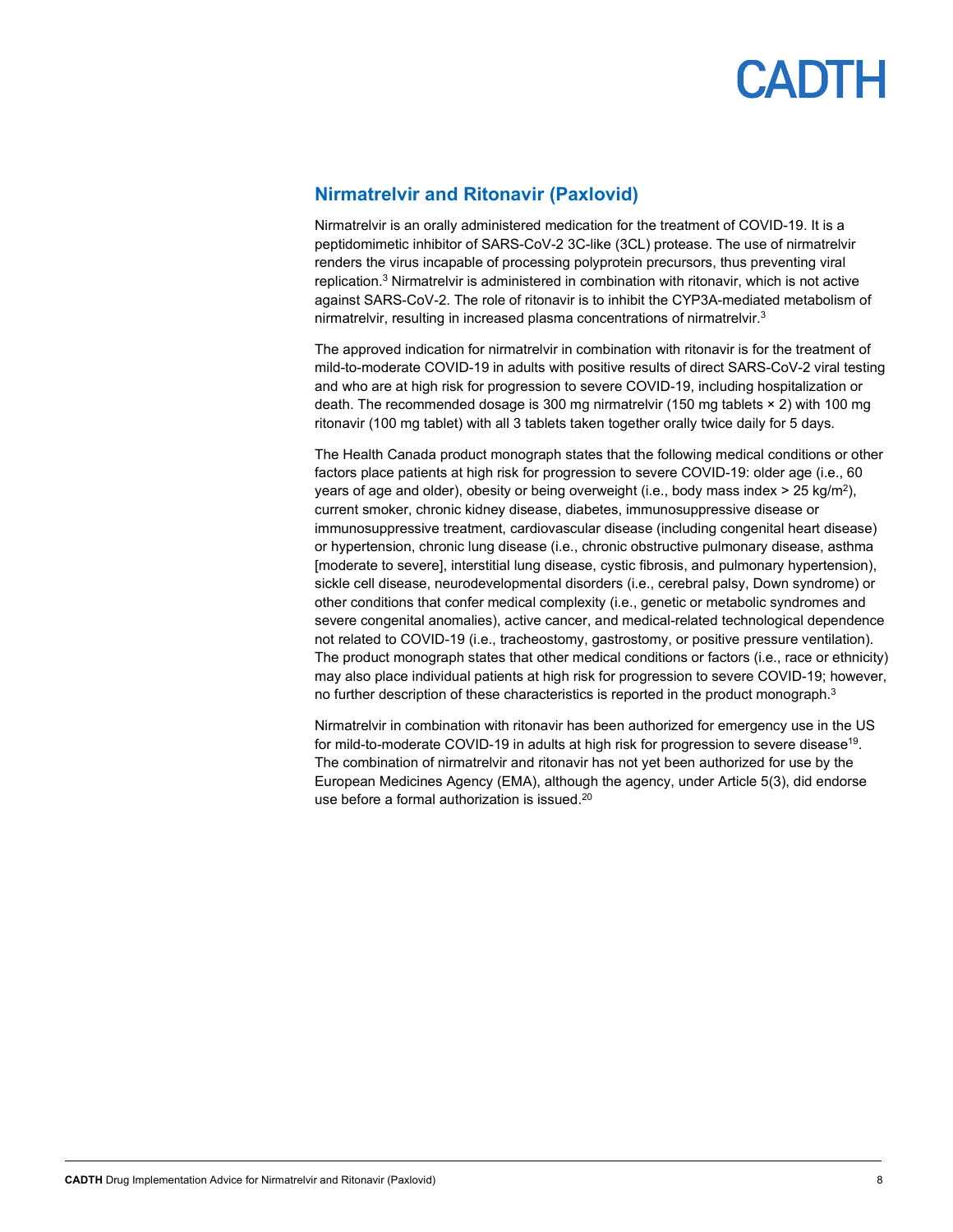### **Summary of Evidence**

### **Description of Studies**

One manufacturer-sponsored, multicentre, phase II/III, double-blind, randomized controlled trial was the primary source of evidence for the efficacy and safety of nirmatrelvir and ritonavir. The EPIC-HR trial (N = 2,246)<sup>21</sup> evaluated the superiority of the combination of nirmatrelvir and ritonavir compared with placebo for the treatment of adult symptomatic outpatients with mild-to-moderate COVID-19 who were considered at high risk for progression to severe disease and/or hospitalization. Risk factors for disease progression included diabetes, overweight, chronic lung disease including asthma, chronic kidney disease, current smoker, immunosuppressive disease or immunosuppressive treatment, cardiovascular disease, hypertension, sickle cell disease, neurodevelopmental disorders, active cancer, medically related technological dependence, or age 60 years or older regardless of comorbidities. Medications were administered at the dosage recommended in the product monograph (300 mg of nirmatrelvir and 100 mg of ritonavir orally twice daily for 5 days). The primary outcome of the EPIC-HR trial was a combined outcome of the proportion of patients with COVID-19–related hospitalization or who died from any cause through day 28 (efficacy assessment). The study's safety follow-up period was through day 34.21

Patients were eligible for the trial if they were at least 18 years old with a confirmed SARS-CoV-2 infection and symptom onset within 5 days before randomization. Patients needed to have at least 1 characteristic or underlying medical condition associated with an increased risk of developing severe illness from COVID-19. Patients included in the EPIC-HR trial were not vaccinated against COVID-19 and did not have a prior or current disease episode or any past confirmed SARS-CoV-2 infection. Key exclusion criteria included pregnancy, breastfeeding, oxygen saturation level less than 92%, medical history of active liver disease, moderate-to-severe renal impairment, and use of any medications or substances that are highly dependent on CYP3A4 for clearance or are strong inducers of CYP3A4.<sup>21</sup> Subgroup analyses were reported for some populations of patients, which were stratified by time from symptom onset, baseline demographics, selected comorbidities, baseline antibody status, and baseline viral load.

Overall, 2,246 patients were randomized; of these, 94% of patients completed the safety follow-up period of 34 days at the time of data cut-off (December 11, 2021). The proportions of patients who discontinued the study were similar between treatment groups. The most frequent reason for discontinuation was withdrawal by patient. Baseline characteristics were generally comparable between treatment groups [\(Table 3\)](#page-9-0). Among patients included in the trial, 87% were between the ages of 18 years and 65 years. Most of the trial population was from the US (41%) or Europe (30%). The most common comorbidities and risk factors for severe illness from COVID-19 included cigarette smoker (39%), obesity (37%), age older than 60 years (22%), hypertension (33%) and diabetes mellitus (12%). Patients in the study were not vaccinated for COVID-19; however, 51% were found to have a positive SARS-CoV-2 baseline antibody status. The primary variant across both treatment arms was Delta (98%), including clades 21J, 21A, and 21I.3

The primary analysis was conducted in the modified intent-to treat (mITT) analysis set, consisting of all treated patients with onset of symptoms within the previous 3 days who at baseline did not receive nor were expected to receive COVID-19 therapeutic monoclonal antibody treatment. Secondary analyses were also conducted in the mITT1 analysis set, consisting of all treated patients with onset of symptoms within the previous 5 days who at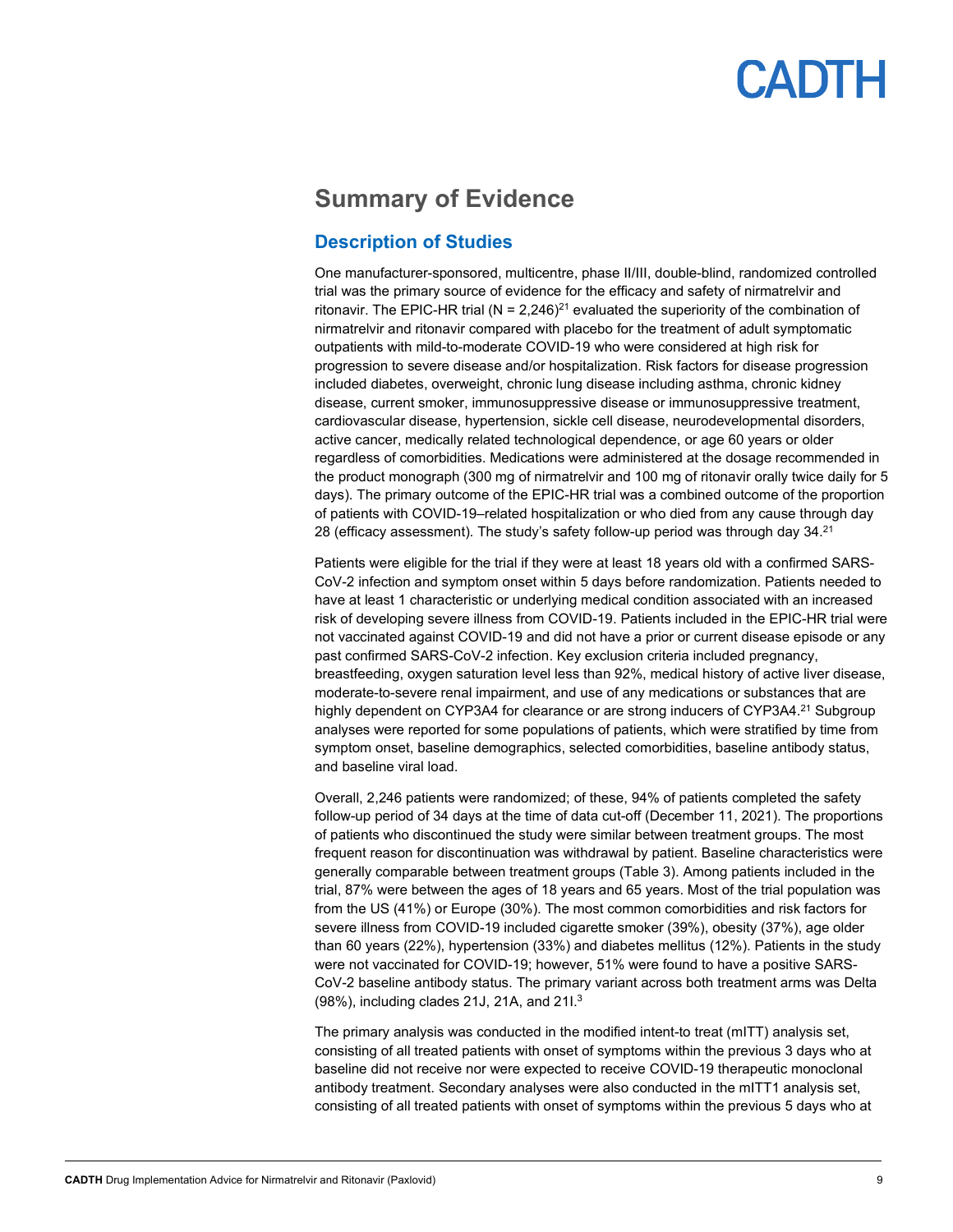baseline did not receive nor were expected to receive COVID-19 therapeutic monoclonal antibody treatment, and in the mITT2 analysis set, consisting of all treated patients with onset of symptoms within the previous 5 days.

### <span id="page-9-0"></span>**Table 3: Summary of Baseline Characteristics of Patients in the EPIC-HR Trial**

|                                        | <b>Nirmatrelvir and ritonavir</b> | <b>Placebo</b> |
|----------------------------------------|-----------------------------------|----------------|
| <b>Patient characteristic</b>          | $(n = 1, 120)$                    | $(n = 1, 126)$ |
| Age (years), mean (SD)                 | 45.3 (15.40)                      | 46.3 (15.51)   |
| Age category (years), n (%)            |                                   |                |
| 18 to 44                               | 556 (49.6)                        | 517 (45.9)     |
| 45 to 59                               | 338 (30.2)                        | 349 (31.0)     |
| 60 to 64                               | 86 (7.7)                          | 112 (9.9)      |
| 65 to 74                               | 104 (9.3)                         | 117 (10.4)     |
| $\geq 75$                              | 36(3.2)                           | 31(2.8)        |
| Sex, n (%)                             |                                   |                |
| Male                                   | 566 (50.5)                        | 582 (51.7)     |
| Female                                 | 554 (49.5)                        | 544 (48.3)     |
| Geographic location, n (%)             |                                   |                |
| US                                     | 463 (41.3)                        | 465 (41.3)     |
| Europe                                 | 334 (29.8)                        | 335 (29.8)     |
| India                                  | 95(8.5)                           | 98 (8.7)       |
| Rest of world                          | 228 (20.4)                        | 228 (20.2)     |
| BMI (kg/m <sup>2</sup> ), n (%)        |                                   |                |
| < 25                                   | 220 (19.6)                        | 217 (19.3)     |
| 25 to $<$ 30                           | 492 (43.9)                        | 489 (43.4)     |
| 30 to $< 35$                           | 276 (24.6)                        | 268 (23.8)     |
| 35 to $< 40$                           | 78 (7.0)                          | 88 (7.8)       |
| $\geq 40$                              | 53 (4.7)                          | 63 (5.6)       |
| Time since first symptom (days), n (%) |                                   |                |
| $\leq 3$                               | 754 (67.3)                        | 735 (65.3)     |
| > 3                                    | 366 (32.7)                        | 391 (34.7)     |
| Comorbidities or risk factors, n (%)   |                                   |                |
| Cardiovascular disorder                | 42 (3.8)                          | 50 $(4.4)$     |
| Chronic kidney disease                 | 6(0.5)                            | 8(0.7)         |
| Chronic lung disease                   | 62(5.5)                           | 41(3.6)        |
| Cigarette smoker                       | 428 (38.2)                        | 448 (39.8)     |
| Diabetes mellitus                      | 135 (12.1)                        | 138 (12.3)     |
| Hypertension                           | 359 (32.1)                        | 380 (33.7)     |
| Immunosuppression                      | 6(0.5)                            | 7(0.6)         |
| Cancer                                 | 5(0.4)                            | 6(0.5)         |
| Neurodevelopmental disorder            | 2(0.2)                            | $1$ (<0.1)     |
| Sickle cell disease                    | $\pmb{0}$                         | $\mathbf 0$    |
| HIV infection                          | 0                                 | $1$ (<0.1)     |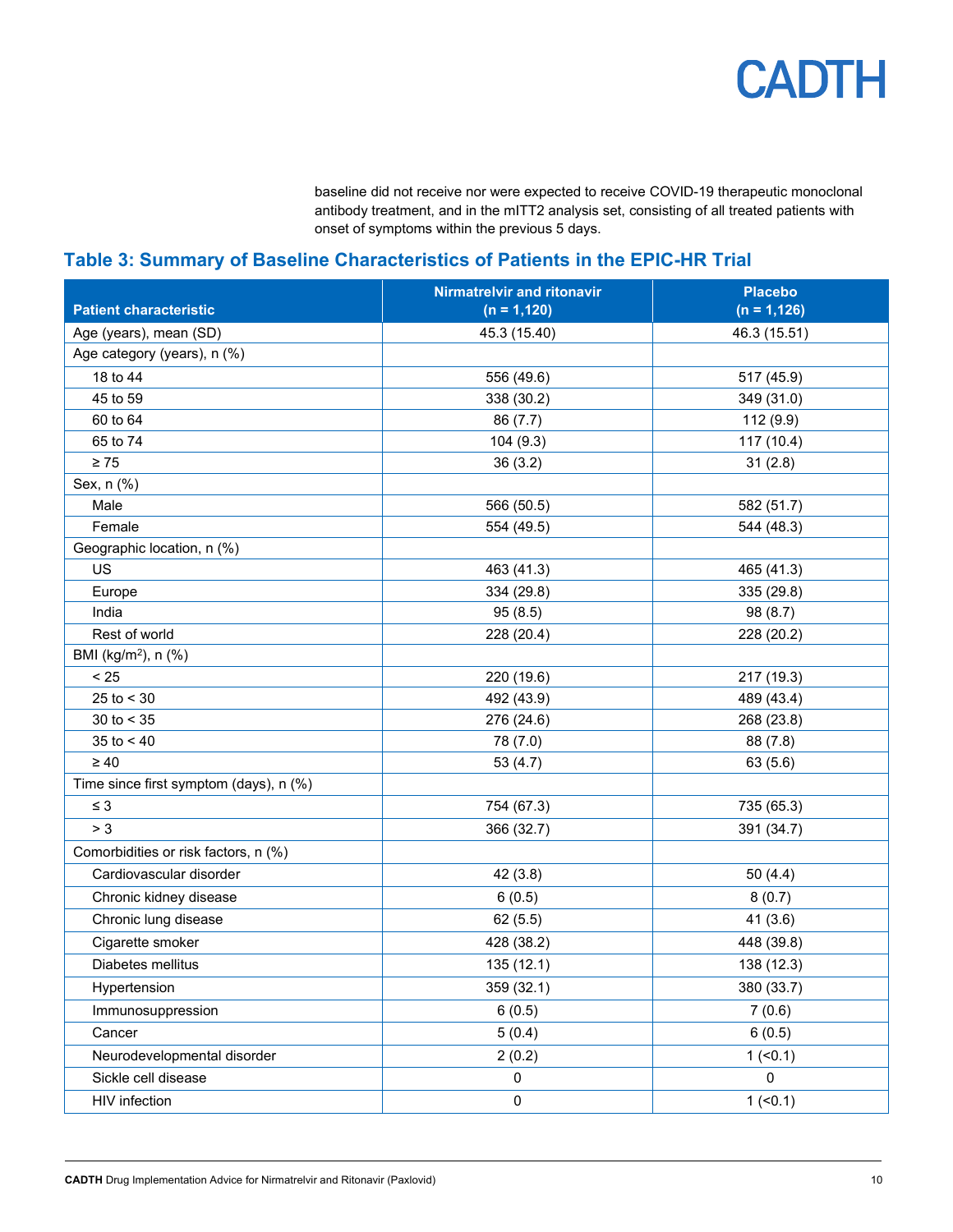| <b>Patient characteristic</b>           | <b>Nirmatrelvir and ritonavir</b><br>$(n = 1, 120)$ | <b>Placebo</b><br>$(n = 1, 126)$ |
|-----------------------------------------|-----------------------------------------------------|----------------------------------|
| Device dependence                       | 4(0.4)                                              | 3(0.3)                           |
| COVID-19 mAb treatment, n (%)           |                                                     |                                  |
| Received or expected to receive         | 70 (6.3)                                            | 70(6.2)                          |
| Not received or not expected to receive | 1,050 (93.8)                                        | 1,056 (93.8)                     |
| Risk factors of interest, n (%)         |                                                     |                                  |
| 0                                       | 2(0.2)                                              | 0                                |
| 1                                       | 449 (40.1)                                          | 425 (37.7)                       |
| 2                                       | 393 (35.1)                                          | 408 (36.2)                       |
| 3                                       | 183 (16.3)                                          | 192 (17.1)                       |
| $\overline{4}$                          | 77 (6.9)                                            | 75(6.7)                          |
| >4                                      | 16(1.4)                                             | 26(2.3)                          |
| SARS-CoV-2 baseline antibody, n (%)     |                                                     |                                  |
| Positive                                | 581 (51.9)                                          | 568 (50.4)                       |
| Negative                                | 518 (46.3)                                          | 537 (47.7)                       |
| Unknown                                 | 21(1.9)                                             | 21(1.9)                          |

BMI = body mass index; mAb = monoclonal antibody; SARS-CoV-2 = severe acute respiratory syndrome coronavirus 2; SD = standard deviation. Source: Topline Results Report. 21

#### **Efficacy Results**

The use of nirmatrelvir in combination with ritonavir was associated with a statistically significant reduction in the incidence of COVID-19–related hospitalization or death from any cause through day 28 compared with placebo (difference from placebo of –5.8%; 95% CI, – 7.8 to –3.8; P < 0.0001). Results for the secondary analyses performed in these populations were consistent with those obtained from the primary analysis and are presented in [Table](#page-10-0)  [4.](#page-10-0) 21

### <span id="page-10-0"></span>**Table 4: Summary of Key Efficacy Outcomes in the EPIC-HR Trial**

| <b>COVID-19 related hospitalization or death</b><br>from any cause through day 28 | <b>Nirmatrelvir and ritonavir</b> | <b>Placebo</b> |  |  |
|-----------------------------------------------------------------------------------|-----------------------------------|----------------|--|--|
| mITT population (primary analysis in the trial) <sup>a</sup>                      |                                   |                |  |  |
| Patients contributing to the analysis, n                                          | 682<br>697                        |                |  |  |
| Any events, $n$ $(\%)$                                                            | 5(0.7)                            | 44 (6.5)       |  |  |
| Difference from placebo (95% CI); <sup>b</sup>                                    | $-5.8$ ( $-7.8$ to $-3.8$ )       |                |  |  |
| P value                                                                           | < 0.0001                          |                |  |  |
| Events, $n$ $%$                                                                   |                                   |                |  |  |
| Hospitalization                                                                   | 5(0.7)                            | 44 (6.5)       |  |  |
| Death                                                                             | $\Omega$                          | 9(1.3)         |  |  |
| mITT1 population (secondary analysis in the trial) $c$                            |                                   |                |  |  |
| Patients contributing to the analysis, n                                          | 1,039                             | 1,046          |  |  |
| Any events, $n$ $(\%)$                                                            | 8(0.8)                            | 66 (6.3)       |  |  |
| Difference from placebo (95% CI); <sup>b</sup>                                    | $-5.6$ ( $-7.2$ to $-4.0$ )       |                |  |  |
| P value                                                                           | < 0.0001                          |                |  |  |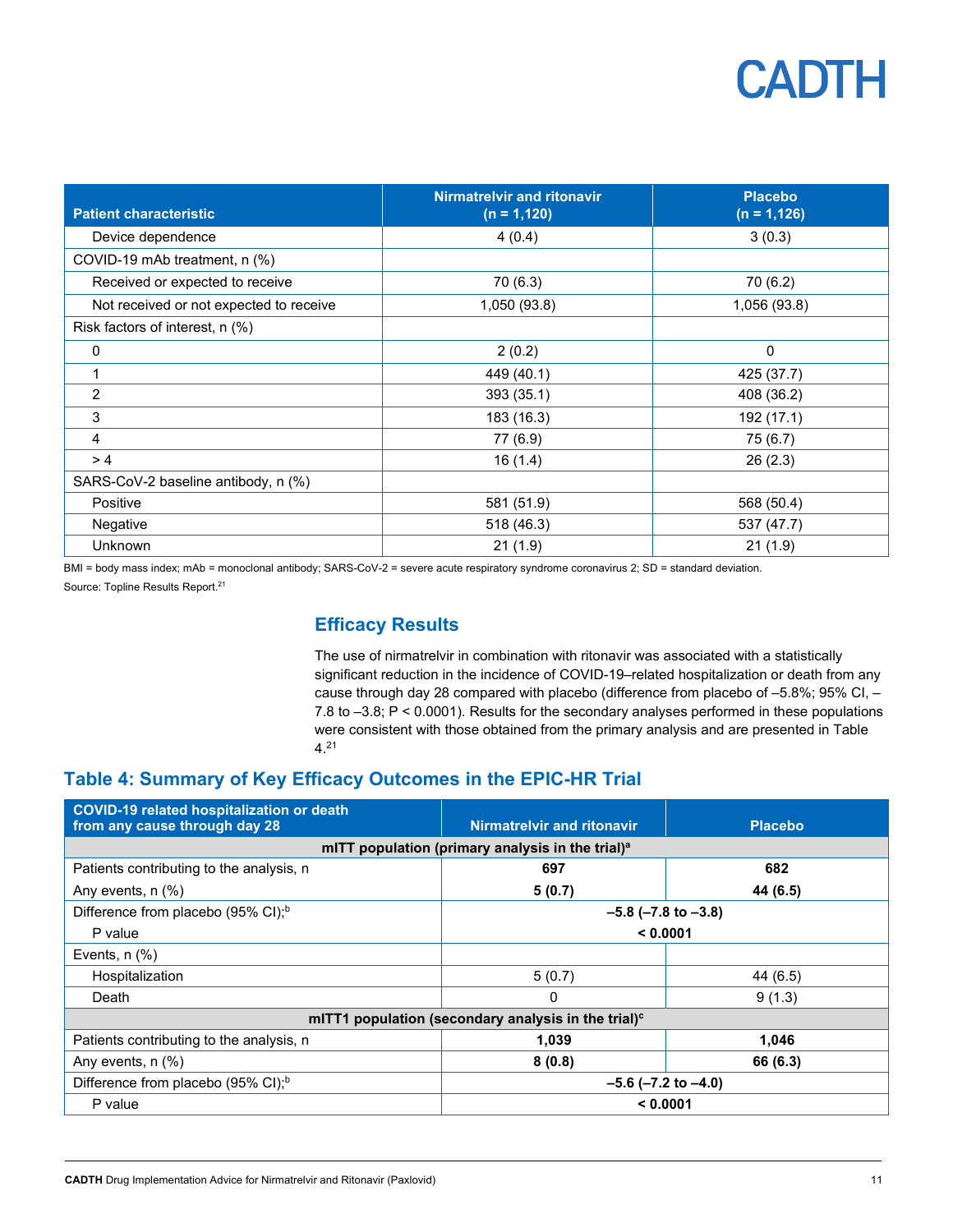| <b>COVID-19 related hospitalization or death</b><br>from any cause through day 28 | <b>Nirmatrelvir and ritonavir</b> | <b>Placebo</b> |  |  |
|-----------------------------------------------------------------------------------|-----------------------------------|----------------|--|--|
| Events, $n$ $%$ )                                                                 |                                   |                |  |  |
| Hospitalization                                                                   | 8(0.8)                            | 65(6.2)        |  |  |
| Death                                                                             | 12(1.1)<br>0                      |                |  |  |
| mITT2 population (secondary analysis in the trial) <sup>d</sup>                   |                                   |                |  |  |
| Patients contributing to the analysis, n                                          | 1.109                             | 1,115          |  |  |
| Any events, $n$ $%$                                                               | 9(0.8)                            | 68 (6.1)       |  |  |
| Difference from placebo (95% CI); <sup>b</sup>                                    | $-5.4$ (-6.9 to $-3.8$ )          |                |  |  |
| P value                                                                           | < 0.0001                          |                |  |  |
| Events, $n$ $(\%)$                                                                |                                   |                |  |  |
| Hospitalization                                                                   | 9(0.8)                            | 67(6.0)        |  |  |
| Death                                                                             | 0                                 | 12(1.1)        |  |  |

CI = confidence interval; mITT = modified intention-to-treat.

a mITT: all treated patients with onset of symptoms ≤ 3 days who at baseline did not receive nor were expected to receive COVID-19 therapeutic monoclonal antibody treatment.

**b** The estimated cumulative proportion of participants hospitalized or death by day 28 was calculated for each treatment group using the Kaplan-Meier method, in which patients without hospitalization and death status through day 28 were censored at the time of study discontinuation.

<sup>c</sup> mITT1: all treated patients with onset of symptoms ≤ 5 days who at baseline did not receive nor were expected to receive COVID-19 therapeutic monoclonal antibody treatment.

<sup>d</sup> mITT2: all treated patients with onset of symptoms ≤ 5 days.

Source: Topline Results Report. 21

Selected subgroup analyses were reported in the product monograph for the mITT1 population (all treated patients with onset of symptoms ≤ 5 days and without COVID-19 therapeutic monoclonal antibody treatment) and results are presented in [Figure 2.](#page-12-0) Limited conclusions can be drawn from subgroup analyses because the study was not adequately designed for such analyses.

Results for the analyses performed in these subpopulations were consistent with those obtained from the analyses performed in the overall population; among these are a few subgroups of particular interest of the CADTH review. The results of the subgroup analyses suggest that the magnitude of the difference between groups may be higher in patients older than 60 years of age as well as in patients with a negative baseline SARS-CoV-2 serology status. However, inconclusive results were observed in patients who received or were expected to receive COVID-19 monoclonal antibody treatment because the CI included the null. These results should be interpreted in light of the limitations mentioned previously.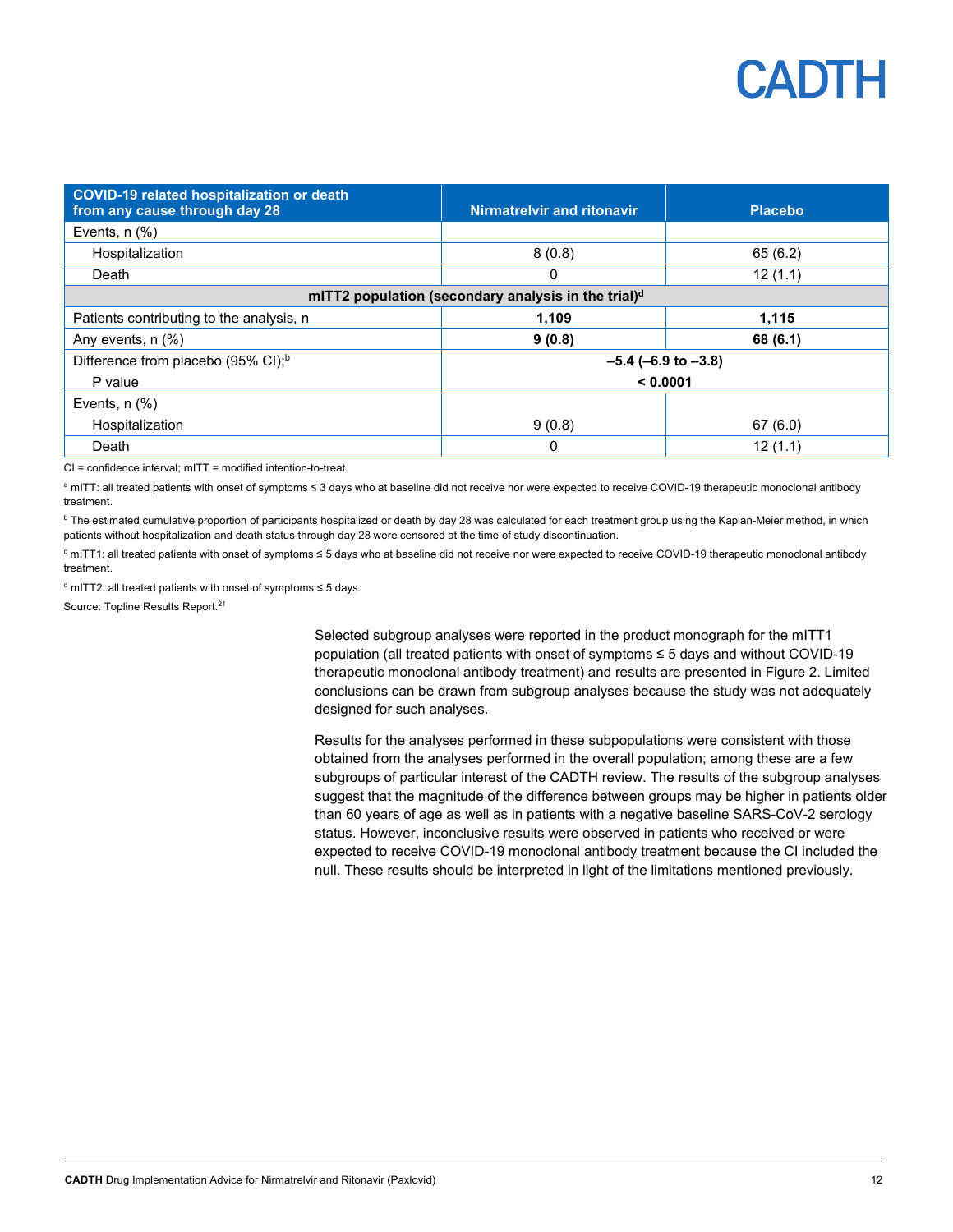| Category                                                  |                          | PF-07321332 300 mg + Ritonavir 100 mg<br>n/N | Placebo<br>n/N | Difference in % (95% CI)     |
|-----------------------------------------------------------|--------------------------|----------------------------------------------|----------------|------------------------------|
| Overall (mITT1)                                           | $\overline{\phantom{0}}$ | 8/1039                                       | 66/1046        | $-5.62(-7.21, -4.03)$        |
| Symptom onset duration: <= 3 days                         |                          | 5/697                                        | 44/682         | $-5.81 (-7.78, -3.84)$       |
| Symptom onset duration: > 3 days                          |                          | 3/342                                        | 22/364         | $-5.23(-7.91,-2.55)$         |
| Age: $<= 60$ years                                        | $-\!$                    | 7/845                                        | 37/821         | $-3.73(-5.30,-2.16)$         |
| Age: $>60$ years                                          |                          | 1/194                                        | 29/225         | $-12.47(-17.00, -7.95)$      |
| Gender: Male                                              |                          | 4/520                                        | 41/540         | $-6.93(-9.32, -4.53)$        |
| Gender: Female                                            | __                       | 4/519                                        | 25/506         | $-4.23(-6.29,-2.17)$         |
| BMI: < 30 kg/m**2                                         | —— <b>——</b>             | 4/667                                        | 37/673         | $-4.95(-6.79,-3.11)$         |
| BMI: >= 30 kg/m**2                                        |                          | 4/371                                        | 29/373         | $-6.85(-9.82, -3.87)$        |
| Diabetes mellitus = Yes                                   |                          | 2/125                                        | 9/127          | $-5.51$ $(-10.51, -0.52)$    |
| Diabetes mellitus = No                                    | $\overline{\phantom{a}}$ | 6/913                                        | 57/919         | $-5.63$ $(-7.30, -3.96)$     |
| Baseline SARS-CoV-2 serology status: Negative             |                          | 7/487                                        | 58/505         | $-10.25(-13.28, -7.21)$      |
| Baseline SARS-CoV-2 serology status: Positive             | ⊢                        | 1/540                                        | 8/528          | $-1.34(-2.45, -0.23)$        |
| Received/expected to receive COVID-19 mAbs treatment: Yes |                          | 1/70                                         | 2/69           | $-1.51$ ( $-6.40$ , $3.37$ ) |
| Received/expected to receive COVID-19 mAbs treatment: No  | $\overline{\phantom{0}}$ | 8/1039                                       | 66/1046        | $-5.62$ $(-7.21, -4.03)$     |
| $-16$<br>$-20$<br>$-12$<br>-8<br>n<br>-4                  |                          |                                              |                |                              |
| Difference in % from Placebo                              |                          |                                              |                |                              |

#### <span id="page-12-0"></span>**Figure 2: Primary Efficacy Outcomes in the EPIC-HR Trial — Subgroup Results for mITT1 Population Through Day 28**

BMI = body mass index; CI = confidence interval; mAb = monoclonal antibody; PF-07321332 = nirmatrelvir; SARS-CoV-2 = severe acute respiratory syndrome coronavirus 2.

Note: All categories are based on mITT1 population except for COVID-19 mAb which is based on mITT2 population. Source: Product monograph. 3

### **Harms Results**

A total of 23% of patients experienced adverse events (AEs) throughout the trial duration. The most common AEs reported included dysgeusia, diarrhea, and various investigations. AEs (all grades regardless of causality) in the nirmatrelvir and ritonavir group ( $\geq 1\%$ ) that occurred at a greater frequency (≥ 5 patient difference) than in the placebo group were dysgeusia (6% and < 1%, respectively), diarrhea (3% and 2%), hypertension (1% and < 1%), and myalgia (1% and < 1%).3 The proportions of patients experiencing serious adverse events (SAEs) were small and were lower with nirmatrelvir and ritonavir than with placebo (2% with active treatment and 7% with placebo). Discontinuations due to AEs were low. No descriptions of the SAEs or the withdrawals due to AEs were reported. There were no deaths in the nirmatrelvir and ritonavir group during the study period whereas 13 patients died in the placebo arm. The causes of death were not individually reported; however, deaths were representative of any cause, not only COVID-19–related causes (patients were at high risk and presented with comorbidities) [\(Table 5\)](#page-13-0).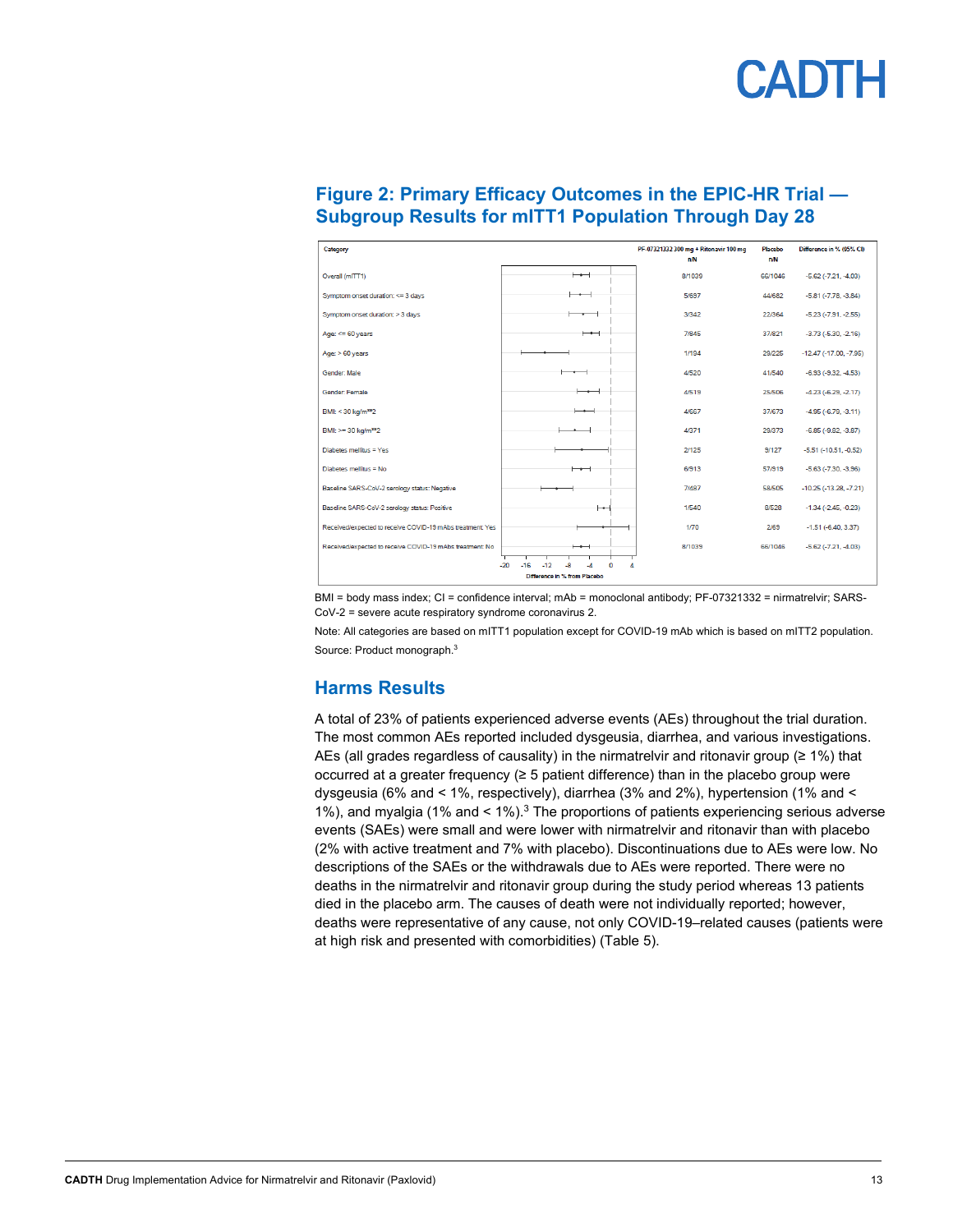#### <span id="page-13-0"></span>**Table 5: Summary of Key Harms Outcomes**

| <b>Harm</b>                                     | <b>Nirmatrelvir and ritonavir</b><br>$(n = 1, 109)$ | <b>Placebo</b><br>$(n = 1, 115)$ |  |  |
|-------------------------------------------------|-----------------------------------------------------|----------------------------------|--|--|
| Patients with $\geq 1$ AE                       |                                                     |                                  |  |  |
| AEs, n (%)                                      | 251 (22.6)                                          | 266 (23.9)                       |  |  |
| Most common events, n (%)                       |                                                     |                                  |  |  |
| Dysgeusia                                       | 62(5.6)                                             | 3(0.3)                           |  |  |
| Diarrhea                                        | 34(3.1)                                             | 18(1.6)                          |  |  |
| Fibrin D-dimer increased                        | 21(1.9)                                             | 31(2.8)                          |  |  |
| Alanine aminotransferase increased              | 17(1.5)                                             | 27(2.4)                          |  |  |
| Headache                                        | 15(1.4)                                             | 14(1.3)                          |  |  |
| Nausea                                          | 16(1.4)                                             | 19(1.7)                          |  |  |
| Creatinine renal clearance decreased            | 16(1.4)                                             | 18 (1.6)                         |  |  |
| Vomiting                                        | 12(1.1)                                             | 9(0.8)                           |  |  |
| Patients with $\geq 1$ SAE                      |                                                     |                                  |  |  |
| SAEs, n (%)                                     | 18 (1.6)                                            | 74 (6.6)                         |  |  |
| Patients who discontinued study drug due to AEs |                                                     |                                  |  |  |
| <b>WDAEs, n (%)</b>                             | 23(2.1)                                             | 47 (4.2)                         |  |  |
| <b>Mortality</b>                                |                                                     |                                  |  |  |
| Deaths, n (%)                                   | 0                                                   | 13(1.2)                          |  |  |

AE = adverse event; SAE = serious adverse event; WDAE = withdrawal due to adverse event.

Source: Topline Results Report. 21

### **Critical Appraisal**

Overall, the EPIC-HR trial was methodologically rigorous. Some issues have been identified regarding mainly the generalizability of the findings, especially to the current Canadian setting.

#### Internal Validity

At the time of the CADTH review, the results available from the EPIC-HR trial were incompletely reported, and only limited subgroup data were available to inform on the optimal use of nirmatrelvir and ritonavir. Therefore, a comprehensive critical appraisal was not possible.

Findings from the trial are based on a relatively small sample size of 2,246 patients, considering the interindividual variations observed in the COVID-19 disease progression and response to treatment as well as the anticipated widespread use of the drug. Detailed calculations for sample size were not reported and it is unclear whether interindividual variability was considered. Although results of the subgroup analyses were generally aligned with those of the total population, the study was not adequately designed for such analyses. The sample size calculation only included subgroups by age analysis (age < 65 years versus ≥ 65 years), serology status, and baseline viral load. Randomization was stratified by geographic region and by treatment with COVID-19 therapeutic monoclonal antibodies, but not by any other relevant interindividual variables. It is also unknown whether testing was adjusted for multiplicity and whether interaction tests were done. Therefore, the true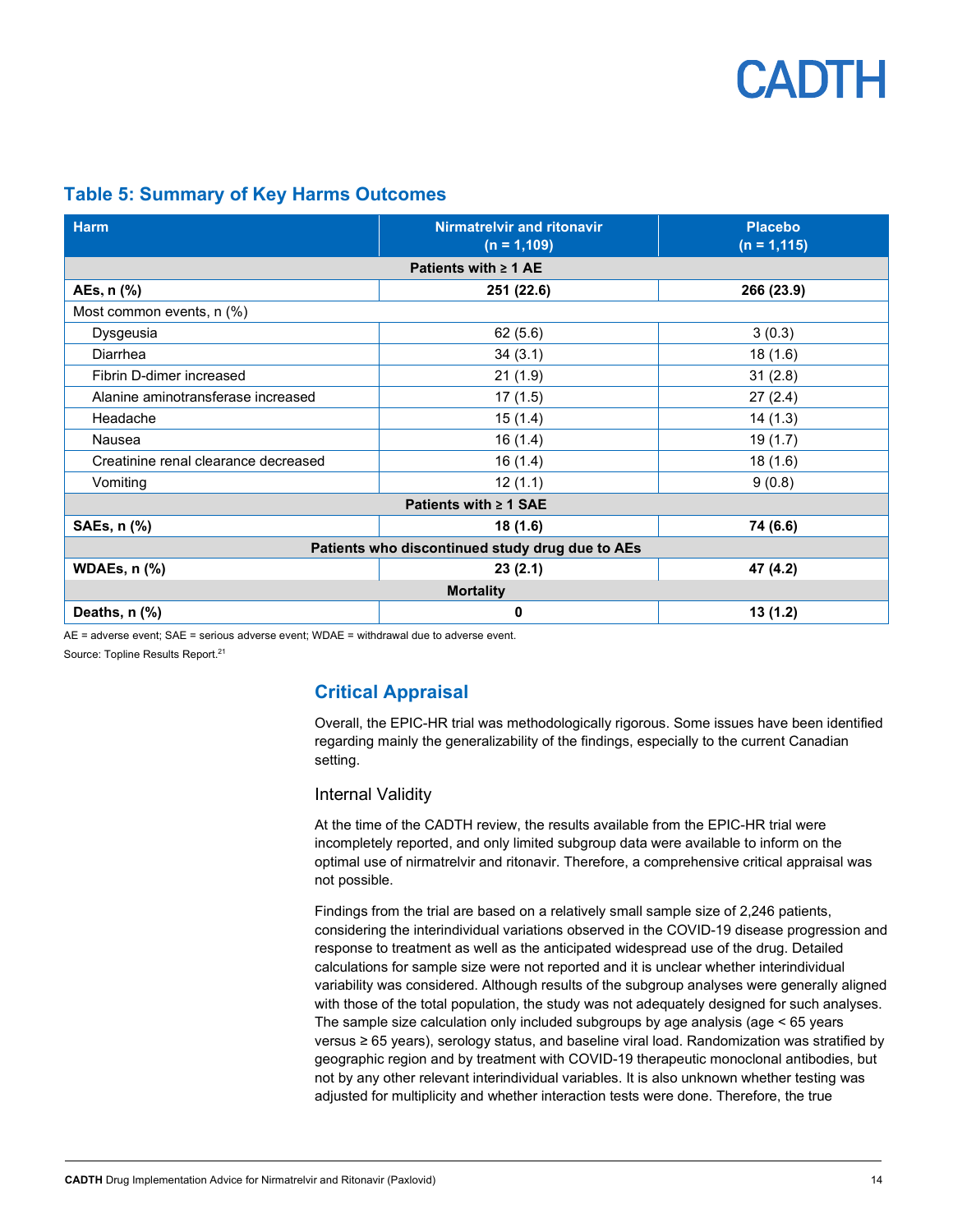# PADTH

treatment effect in specific populations remains uncertain. The drug was well-tolerated in the study population with few patients discontinuing the treatment. Exposure and follow-up in larger patient populations may be required to fully characterize the safety profile.

#### **Generalizability**

A wide range of interindividual variations have been observed in COVID-19 disease characteristics, disease progression, and response to treatment.22 These include individual risk factors for disease progressions, rapid apparition of several mutations in coronavirus genotypes (variants), as well as characteristics inherent to the geographical location and to the nature of health care systems in each country. For example, the criteria for hospitalizing patients may vary across health care systems worldwide and hospitalization may be delayed in countries where health care carries an out-of-pocket expense.<sup>23</sup>

Patients included in the EPIC-HR trial were relatively young, 87% being between the ages of 18 years and 65 years. This limits conclusions on the efficacy and safety of nirmatrelvir and ritonavir in an elderly population, which is important given the significant mortality risk in this population. <sup>6</sup> Patients presented with various risk factors for severe illness from COVID-19, as seen in the routine clinical setting. Half of the patients were found to have a positive SARS-CoV-2 baseline antibody status, which raises questions about how such a high level of positivity could occur considering prior infection or vaccination was prohibited and why this seems to be higher than reported in other trials,. 24,25 The primary variant observed in the trial population was Delta; however, the sponsor anticipates that nirmatrelvir and ritonavir will likely have sustained activity against the Omicron variant due to its intracellular mechanism of action that is independent of mutations in the region of the spike protein.<sup>26</sup> No data are available regarding the activity of nirmatrelvir against the SARS-CoV-2 Omicron variant in cell culture; however, an in vitro biochemical assay suggested that the 3CL protease P132H substitution found in the Omicron variant did not reduce nirmatrelvir activity.<sup>3</sup>

Some safety considerations should guide the use of nirmatrelvir and ritonavir, which is associated with CYP3A inhibition, resulting in a number of drug-drug interactions. The combination of nirmatrelvir and ritonavir is also not recommended in patients with severe renal or hepatic impairment.

As a result, the real-world effectiveness of nirmatrelvir and ritonavir in Canadian patients may vary from what was observed in the EPIC-HR study. Important gaps in the available evidence include the lack of data in patients fully vaccinated with an additional booster dose against SARS-CoV-2, clinical data regarding the efficacy of nirmatrelvir and ritonavir against the Omicron variant, comparative data versus monoclonal antibody treatments, and exposure and follow-up data in larger patient populations to fully characterize the safety profile.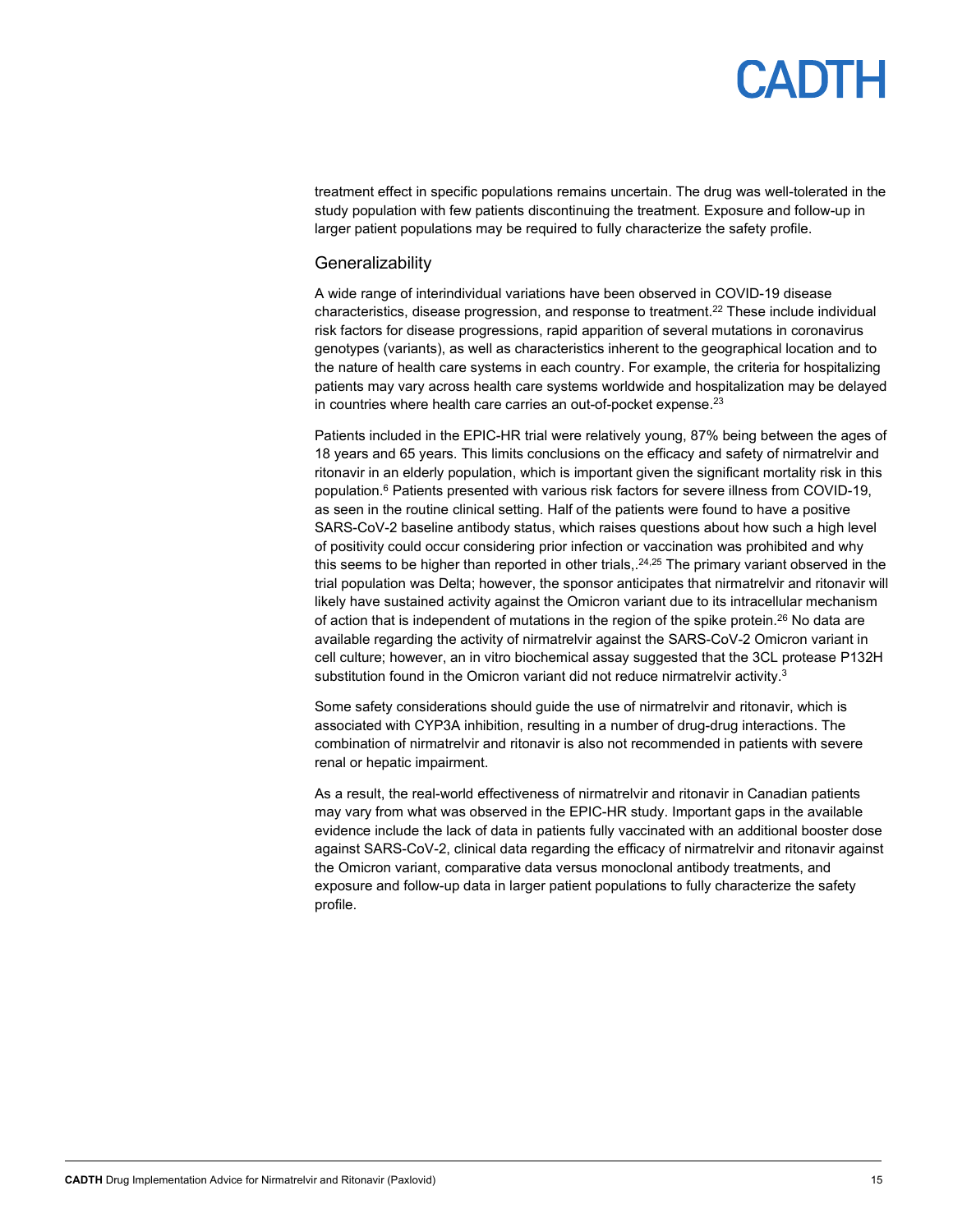## **PADTH**

### **References**

- 1. Ontario COVID-19 Drugs and Biologics Clinical Practice Guidelines Working Group on behalf of the Ontario COVID-19 Science Advisory Table. Clinical practice guideline summary: recommended drugs and biologics in adult patients with COVID-19. 2021; [https://covid19](https://covid19-sciencetable.ca/sciencebrief/clinical-practice-guideline-summary-recommended-drugs-and-biologics-in-adult-patients-with-covid-19-version-7-0/) [sciencetable.ca/sciencebrief/clinical-practice-guideline-summary-recommended-drugs-and-biologics-in-adult-patients-with-covid-19-version-7-0/.](https://covid19-sciencetable.ca/sciencebrief/clinical-practice-guideline-summary-recommended-drugs-and-biologics-in-adult-patients-with-covid-19-version-7-0/) Accessed 2022 Jan 11.
- 2. Kompaniyets L, Goodman AB, Belay B, et al. Body mass index and risk for COVID-19-related hospitalization, intensive care unit admission, invasive mechanical ventilation, and death - United States, March-December 2020. *MMWR Morb Mortal Wkly Rep.* 2021;70(10):355-361.
- 3. Paxlovid (nirmatrelvir tablets; ritonavir tablets): Tablets, 150 mg nirmatrelvir; 100 mg ritonavir co-packaged for oral use [product monograph]. Kirkland (QC): Pfizer Canada ULC; 2022 Jan 17[: https://covid-vaccine.canada.ca/info/pdf/paxlovid-pm-en.pdf.](https://covid-vaccine.canada.ca/info/pdf/paxlovid-pm-en.pdf) Accessed 2022 Jan 17.
- 4. BC Centre for Disease Control. Risk factors for severe COVID-19. Vancouver (BC): Provincial Health Services Authority; 2021 Dec 10: [http://www.bccdc.ca/health-professionals/clinical-resources/covid-19-care/clinical-care/risk-factors-severe-covid-19-disease.](http://www.bccdc.ca/health-professionals/clinical-resources/covid-19-care/clinical-care/risk-factors-severe-covid-19-disease) Accessed 2021 Dec 19.
- 5. Kompaniyets L, Pennington AF, Goodman AB, et al. Underlying medical conditions and severe illness among 540,667 adults hospitalized with COVID-19, March 2020-March 2021. *Prev Chronic Dis.* 2021;18:E66.
- 6. Ge E, Li Y, Wu S, Candido E, Wei X. Association of pre-existing comorbidities with mortality and disease severity among 167,500 individuals with COVID-19 in Canada: A population-based cohort study. *PLoS One.* 2021;16(10):e0258154.
- 7. Public Health Agency of Canada. COVID-19 daily epidemiology update. Ottawa (ON): Government of Canada; 2021: [https://health](https://health-infobase.canada.ca/covid-19/epidemiological-summary-covid-19-cases.html#a3)[infobase.canada.ca/covid-19/epidemiological-summary-covid-19-cases.html#a3.](https://health-infobase.canada.ca/covid-19/epidemiological-summary-covid-19-cases.html#a3) Accessed 2022 Jan 3.
- 8. Hohl CM, Rosychuk RJ, Hau JP, et al. Treatments, resource utilization, and outcomes of COVID-19 patients presenting to emergency departments across pandemic waves: an observational study by the Canadian COVID-19 Emergency Department Rapid Response Network (CCEDRRN) [non peer-reviewed preprint]. *medRxiv.* 2021:doi: 10.1101/2021.1107.1130.21261288[. https://www.medrxiv.org/content/10.1101/2021.07.30.21261288v1.](https://www.medrxiv.org/content/10.1101/2021.07.30.21261288v1) Accessed 2022 Jan 17.
- 9. Stall NM, Jones A, Brown KA, Rochon PA, Costa AP. For-profit long-term care homes and the risk of COVID-19 outbreaks and resident deaths. *CMAJ.*  2020;192(33):E946-E955.
- 10. Public Health Agency of Canada. What we heard: Indigenous Peoples and COVID-19: Public Health Agency of Canada's companion report. Ottawa (ON): Government of Canada; 2021 Feb[: https://www.canada.ca/en/public-health/corporate/publications/chief-public-health-officer-reports-state-public-health](https://www.canada.ca/en/public-health/corporate/publications/chief-public-health-officer-reports-state-public-health-canada/from-risk-resilience-equity-approach-covid-19/indigenous-peoples-covid-19-report.html)[canada/from-risk-resilience-equity-approach-covid-19/indigenous-peoples-covid-19-report.html.](https://www.canada.ca/en/public-health/corporate/publications/chief-public-health-officer-reports-state-public-health-canada/from-risk-resilience-equity-approach-covid-19/indigenous-peoples-covid-19-report.html) Accessed 2022 Jan 12.
- 11. Public Health Agency of Canada. COVID-19 vaccination in Canada. Ottawa (ON): Government of Canada; 2021[: https://health-infobase.canada.ca/covid-](https://health-infobase.canada.ca/covid-19/vaccination-coverage/)[19/vaccination-coverage/.](https://health-infobase.canada.ca/covid-19/vaccination-coverage/) Accessed 2022 Jan 4.
- 12. Brosh-Nissimov T, Orenbuch-Harroch E, Chowers M, et al. BNT162b2 vaccine breakthrough: clinical characteristics of 152 fully vaccinated hospitalized COVID-19 patients in Israel. *Clin Microbiol Infect.* 2021;27(11):1652-1657.
- 13. Bosch W, Cowart JB, Bhakta S, et al. Coronavirus disease 2019 vaccine-breakthrough infections requiring hospitalization in Mayo Clinic Florida through August 2021. *Clin Infect Dis.* 2021:ciab932.
- 14. Public Health Ontario. Early estimates of Omicron severity in Ontario based on a matched cohort study, November 22 to December 17, 2021. Toronto (ON): Queen's Printer for Ontario; 2021[: https://www.publichealthontario.ca/-/media/documents/ncov/epi/covid-19-epi-enhanced-estimates-omicron](https://www.publichealthontario.ca/-/media/documents/ncov/epi/covid-19-epi-enhanced-estimates-omicron-severity-study.pdf?sc_lang=en)[severity-study.pdf?sc\\_lang=en.](https://www.publichealthontario.ca/-/media/documents/ncov/epi/covid-19-epi-enhanced-estimates-omicron-severity-study.pdf?sc_lang=en) Accessed 2022 Jan 4.
- 15. Kirka D. Omicron spreading so fast it threatens Britain's hospitals. CTV News; 2021 Dec 14[: https://www.ctvnews.ca/health/coronavirus/omicron](https://www.ctvnews.ca/health/coronavirus/omicron-spreading-so-fast-it-threatens-britain-s-hospitals-1.5706651)[spreading-so-fast-it-threatens-britain-s-hospitals-1.5706651.](https://www.ctvnews.ca/health/coronavirus/omicron-spreading-so-fast-it-threatens-britain-s-hospitals-1.5706651) Accessed 2022 Jan 17.
- 16. UK Health Security Agency. SARS-CoV-2 variants of concern and variants under investigation in England. Technical briefing: Update on hospitalisation and vaccine effectiveness for Omicron VOC-21NOV-01 (B.1.1.529). London (GB): Crown copyright; 2021 Dec 31: [https://assets.publishing.service.gov.uk/government/uploads/system/uploads/attachment\\_data/file/1044481/Technical-Briefing-31-Dec-2021-](https://assets.publishing.service.gov.uk/government/uploads/system/uploads/attachment_data/file/1044481/Technical-Briefing-31-Dec-2021-Omicron_severity_update.pdf) [Omicron\\_severity\\_update.pdf.](https://assets.publishing.service.gov.uk/government/uploads/system/uploads/attachment_data/file/1044481/Technical-Briefing-31-Dec-2021-Omicron_severity_update.pdf) Accessed 2022 Jan 2.
- 17. Public Services and Procurement Canada. Government of Canada signs agreements for COVID-19 oral antiviral treatments. Ottawa (ON): Government of Canada; 2021 Dec 3[: https://www.canada.ca/en/public-services-procurement/news/2021/12/government-of-canada-signs-agreements-for-covid-19-oral](https://www.canada.ca/en/public-services-procurement/news/2021/12/government-of-canada-signs-agreements-for-covid-19-oral-antiviral-treatments.html)[antiviral-treatments.html.](https://www.canada.ca/en/public-services-procurement/news/2021/12/government-of-canada-signs-agreements-for-covid-19-oral-antiviral-treatments.html) Accessed 2021 Dec 15.
- 18. Interim procedures for CADTH review of COVID-19 drugs. Ottawa (ON): CADTH; 2021 Dec [https://www.cadth.ca/sites/default/files/Drug\\_Review\\_Process/CADTH\\_COVID\\_Procedures.pdf.](https://www.cadth.ca/sites/default/files/Drug_Review_Process/CADTH_COVID_Procedures.pdf) Accessed 2021 Dec 30.
- 19. O'Shaughnessy JA. Emergency Use Authorization 105 [letter]. Silver Spring (MD): U. S. Food and Drug Administration (FDA); 2021 Dec 22: [https://www.fda.gov/media/155049/download.](https://www.fda.gov/media/155049/download) Accessed 2022 Jan 17.
- 20. EMA issues advice for potential early use of Pfizer's novel COVID-19 oral antiviral candidate. New York (NY): Pfizer Inc.; 2021 Dec 16: [https://www.pfizer.com/news/press-release/press-release-detail/ema-issues-advice-potential-early-use-pfizers-novel-covid.](https://www.pfizer.com/news/press-release/press-release-detail/ema-issues-advice-potential-early-use-pfizers-novel-covid) Accessed 2022 Jan 17.
- 21. Preliminary Completion Date Summary Report: Study C4671005. An interventional efficacy and safety, phase 2/3, double-blind, 2-arm study to investigate orally administered pf-07321332/ritonavir compared with placebo in nonhospitalized symptomatic adult participants with covid-19 who are at increased risk of progressing to severe illness [internal sponsor's report]. New York (NY): Pfizer Inc.; 2021 Dec 13.